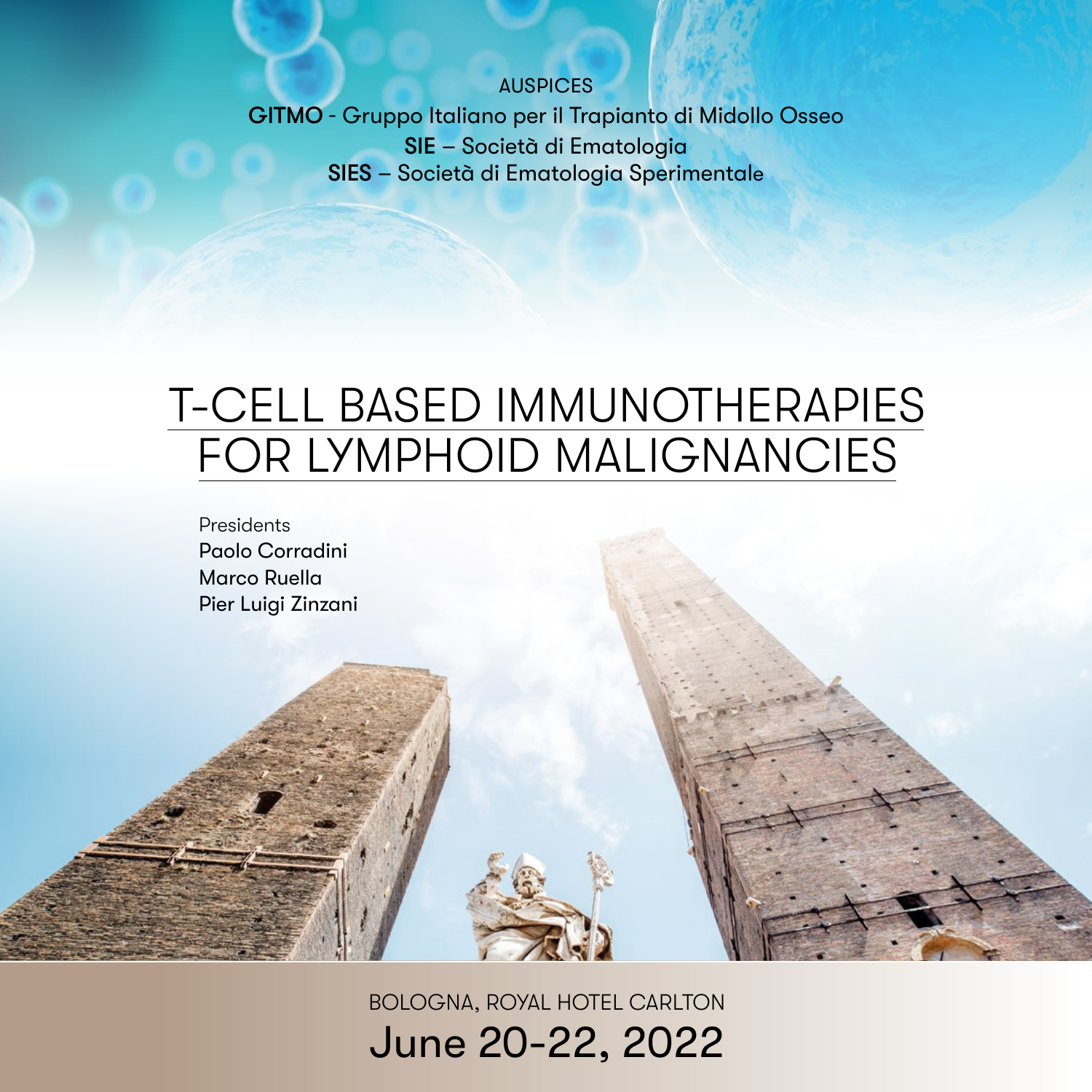# **Faculty**

# Ranjana H. Advani Stanford, CA, USA Pamela Allen Chicago, IL, USA Stephen M. Ansell Rochester, NY, USA Philippe Armand Boston, MA, USA Sarit Assouline Montreal, Canada Rafet Basar Houston, TX, USA Maria Chiara Bonini Milano, Italy Peter Borchmann Köln, Germany Elizabeth L. Budde Duarte, CA, USA Carmelo Carlo-Stella Rozzano-MI, IT Cristiana Carniti Milano, Italy Bruce D. Cheson Washington, PA, USA Paolo Corradini Milano, Italy Catherine S.M. Diefenbach New York, NY, USA Peter Dreger Heidelberg, Germany Andres J.M. Ferreri Milano, Italy Nathan H. Fowler Houston, TX, USA Joseph Fraietta Philadelphia, PA, USA Weidong Han Beijing, China Alex F. **Herrera** Duarte, CA, USA Caron A. Jacobson Boston, MA, USA Saad Kenderian Rochester, MN, USA George Lenz Münster, Germany Franco Locatelli Roma, Italy Frederick Locke Tampa, FL, USA Pei-Hua Lu Beijing, China Craig H. Moskowitz Miami, FL, USA Loretta **Nastoupil** Houston, TX, USA Sattva S. Neelapu Houston, TX, USA Concetta Quintarelli Napoli, Italy Carlos Almeida Ramos Houston, TX, USA

Jeremy S. Abramson Boston, MA, USA

Rajat Bannerji New Brunswick, NJ, USA Graham Collins Oxford, United kingdom Martin Hutchings Copenhagen, Denmark Martin Pule London, United Kingdom

Paolo Corradini Fondazione IRCCS - Istituto Nazionale dei Tumori Cattedra di Ematologia Università degli Studi di Milano Via Venezian, 1 - 20133 Milano, Italy

### Marco Ruella

Perelman Center for Advanced Medicine Department of Medicine University of Pennsylvania 3400 Civic Center Blvd - 191004 Philadelphia, PA, USA

### Pier Luigi Zinzani

IRCCS Azienda Ospedaliero-Universitaria di Bologna Istituto di Ematologia "Lorenzo e Ariosto Seràgnoli" Dipartimento di Medicina Specialistica, Diagnostica e Sperimentale Università di Bologna Via Massarenti, 9 - 40138 Bologna, Italy

## SCIENTIFIC SECRETARIAT

Marco Ruella Philadelphia, PA, USA Barbara Savoldo Chapel Hill, NC, USA Stephen J. Schuster Philadelphia, PA, USA Tanya Siddiqi Duarte, CA, USA Yuqin Song Beijing, China Jakub Svoboda Philadelphia, PA, USA Corrado Tarella Milano, Italy Catherine Thieblemont Paris, France Max S. Topp Würzburg, Germany Michael Wang Houston, TX, USA Pier Luigi Zinzani Bologna, Italy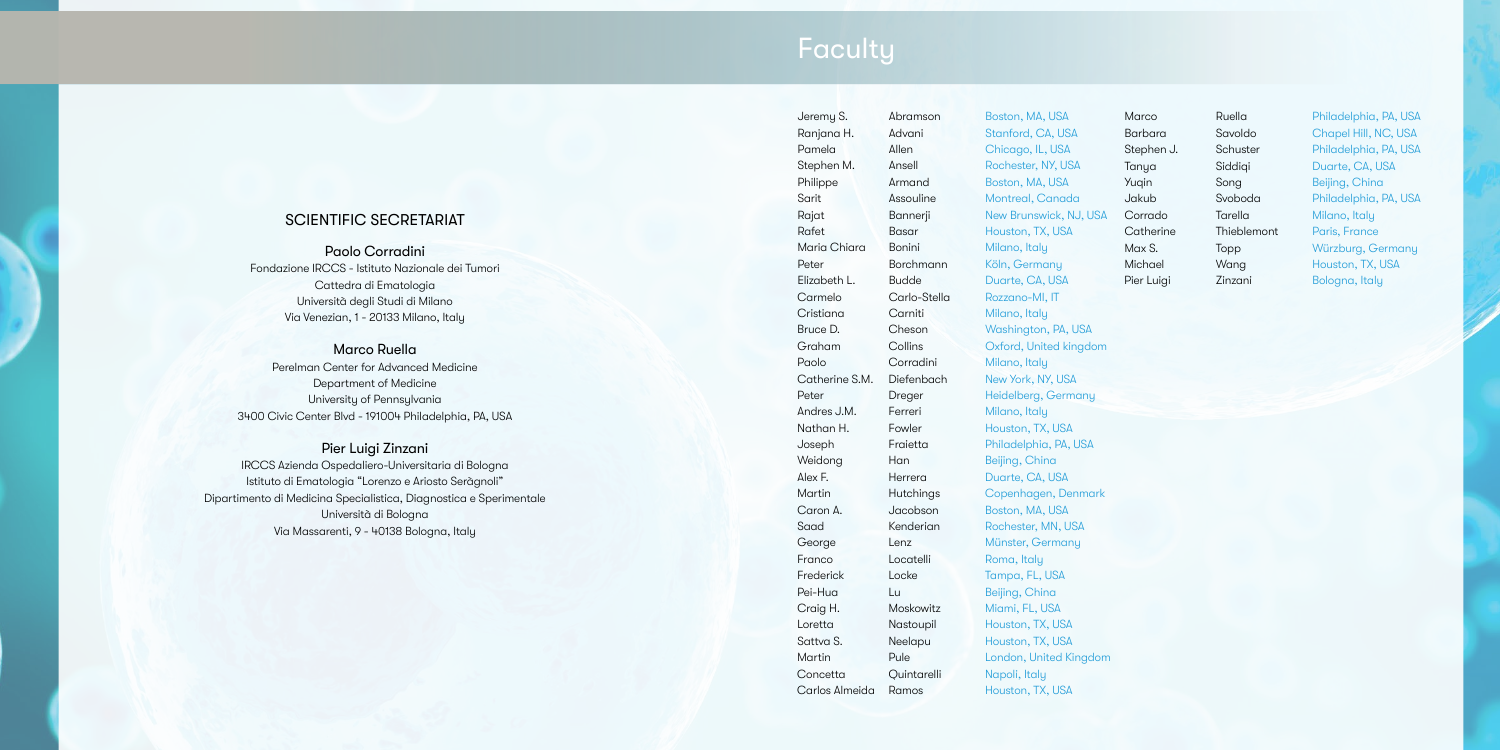# Monday, June 20, 2022

02.00 pm Welcome and introduction P. Corradini, M. Ruella, P.L. Zinzani

# CHECKPOINT INHIBITORS

## SESSION I – EFFICACY SO FAR

## Chairman: C.H. Moskowitz

| 02.10 pm | Hodgkin lymphoma<br>C.H. Moskowitz                        |
|----------|-----------------------------------------------------------|
| 02.30 pm | Primary mediastinal large B-cell lymphoma<br>P.L. Zinzani |
| 02.50 pm | Diffuse large B-cell and follicular lymphoma<br>S. Ansell |

# SESSION II – LECTURES ON HOT TOPICS

## Chairman: P.L. Zinzani

| 03.10 pm | Mechanisms of failure<br>P. Armand                                                                                       |
|----------|--------------------------------------------------------------------------------------------------------------------------|
| 03.30 pm | Duration of treatment and the concept of retreatment<br>C.H. Moskowitz                                                   |
| 03.50 pm | The role and the activity of checkpoint inhibitors<br>post allotransplant<br>P. Armand                                   |
| 04.10 pm | Efficacy of chemotherapy after failed anti-PD1<br>therapy for relapsed/refractory Hodgkin lymphoma<br><b>B.D.</b> Cheson |

## SESSION III – NEXT STEPS: COMBINATIONS Chairman: P. Armand

# In pretreated patients:

|                        | 04.30 pm | Anti PD1 + brentuximab vedotin<br>A. Herrera      |
|------------------------|----------|---------------------------------------------------|
|                        | 04.50 pm | "Double and triplet" concept<br>C.S.M. Diefenbach |
|                        | 05.10 pm | AFM13 plus pembrolizumab<br>S. Ansell             |
|                        | 05.30 pm | Carmelizumab and decitabine<br>W. Han             |
| In untreated patients: |          |                                                   |
|                        | 05.50 pm | Nivolumab + AVD<br>S. Ansell                      |
|                        | 06.10 pm | Pembrolizumab + AVD<br>P. Allen                   |

## SESSION IV – NOVEL CHECKPOINT INHIBITORS

Chairman: B.D. Cheson

| 06.30 pm | Macrophage checkpoint: anti-CD47 antibody<br>Hu5F9-G4 (magrolimab) with rituximab<br>R. Advani |
|----------|------------------------------------------------------------------------------------------------|
| 06.50 pm | Avelumab (anti-PD-L1)<br>G. Collins                                                            |
| 07.10 pm | and data from the last anti-PD1:<br>tislelizumab and sintilimab<br>Y. Song                     |

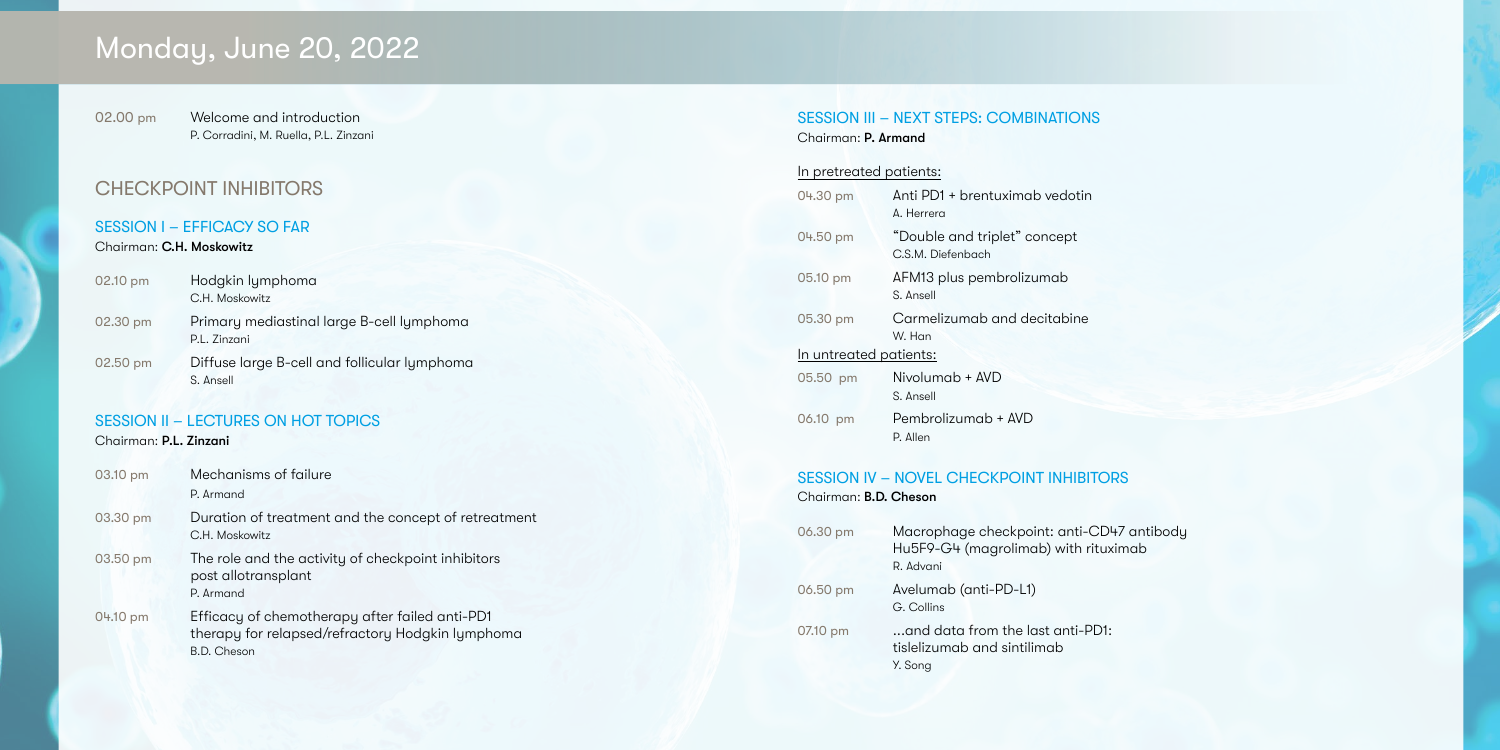# Tuesday, June 21, 2022

# BISPECIFIC ANTIBODIES

# SESSION V – BISPECIFIC ANTIBODIES in Lymphomas

Chairman: C. Carlo-Stella

| $10.10$ am | Combination of bispecific and CAR-T<br>S.J. Schuster  |
|------------|-------------------------------------------------------|
| $10.30$ am | Long term outcomes of CAR-T vs. bispecific<br>M. Topp |

| $08.30 \text{ cm}$ | Mosunetuzumab<br>S. Assouline |
|--------------------|-------------------------------|
| 08.50 am           | Epcoritamab<br>M. Hutchings   |
| 09.10 am           | Odronextamab<br>R. Bannerji   |
| $09.30 \text{ cm}$ | Glofitamab<br>M. Hutchings    |
| $09.50 \text{ cm}$ | IGM-2323<br>E. Budde          |
|                    |                               |

# SESSION VI – LECTURES ON HOT TOPICS

Chairman: G. Lenz

10.50 am Coffee break

# CAR-T CELL

# SESSION VII – CLINICAL DATA IN LARGE B-CELL LYMPHOMAS

Chairmen: P. Corradini, M. Ruella

# In third line

| $11.10 \text{ cm}$ | Axi-cel/Tisa-cel/Liso-cel:<br>Ing-term outcomes of pivotal trials<br>J. Abramson, S.S. Neelapu, S.J. Schuster |
|--------------------|---------------------------------------------------------------------------------------------------------------|
| $11.40$ am         | Zamtocabtagene autoleucel<br>P. Borchmann                                                                     |
| $12.00 \text{ pm}$ | Real-life data from US<br>C. Jacobson, L. Nastoupil                                                           |
| 12.30 pm           | Real-life data from Europe<br>C. Thieblemont                                                                  |
| 12.50 pm           | Real-life data from the CAR-T bags products<br>C. Carniti                                                     |
| 01.10 pm           | How to predict disease response in LBCL?<br>S.J. Schuster                                                     |
|                    |                                                                                                               |

01.30 pm Lunch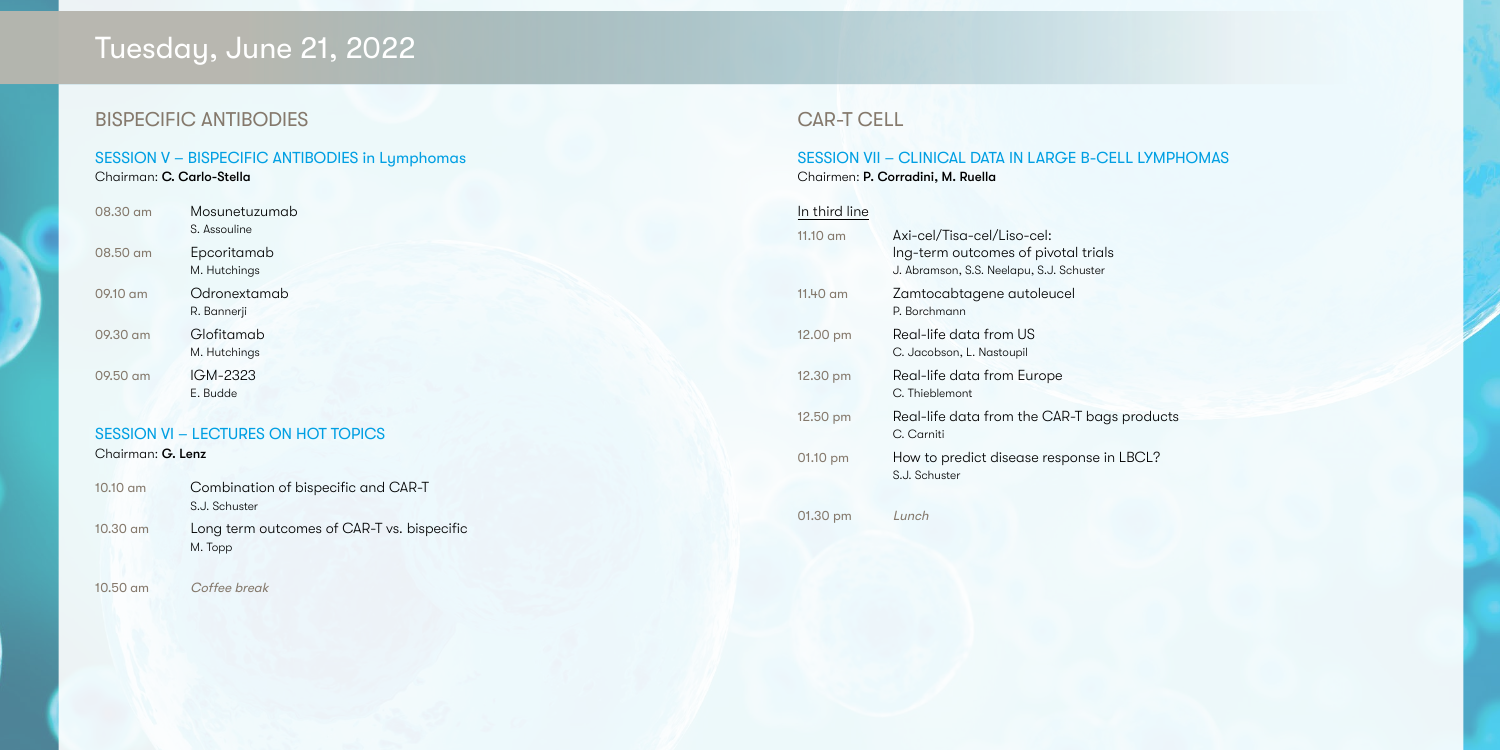# SESSION VIII – FUTURE INDICATIONS IN LARGE B-CELL LYPHOMAS Chairmen: A.J.M. Ferreri, C. Tarella

## In second line

| 02.30 pm | Axi-Cel         |
|----------|-----------------|
|          | F.L. Locke      |
| 02.50 pm | Other anti-CD19 |
|          | J. Abramson     |

### In first line

03.10 pm ZUMA-12 S.S. Neelapu

# SESSION IX – LECTURES ON HOT TOPICS

# Chairman: F. Locatelli

| 03.30 pm | Toxicity<br>S.S. Kenderian                                       |
|----------|------------------------------------------------------------------|
| 03.50 pm | Mechanisms of resistance or relapse<br>M. Ruella                 |
| 04.10 pm | Autologous SCT versus CAR-T<br>J. Svoboda                        |
| 04.30 pm | CAR-T vs. Allo SCT in LBCL<br>P. Dreger                          |
| 04.50 pm | Adoptive T-cell theraphy: beyond CAR-T cells<br>M.C. Bonini      |
| 05.10 pm | Gene editing<br>J. Fraietta                                      |
| 05.30 pm | CAR-T cell therapy for CD30-positive lymphomas<br>C. Quintarelli |

# Tuesday, June 21, 2022 Wednesday, June 22, 2022

# SESSION X – OTHER LYMPHOMAS AND CLL Chairman: N.H. Fowler

| 08.30 am           | Mantle cell lymphoma<br>M. Wang                         |
|--------------------|---------------------------------------------------------|
| 08.50 am           | Hodgkin lymphoma<br>C.A. Ramos                          |
| $09.10 \text{ cm}$ | Follicular lymphoma<br>N.H. Fowler, C.A. Jacobson       |
| 09.40 am           | T-cell lymphomas<br>M. Pule                             |
| $10.00 \text{ cm}$ | CD30-directed CAR-T co-expressing CCR4 in<br>B. Savoldo |
| 10.20 am           | Chronic lymphocitic leukemia<br>T. Siddigi              |



10.40 am Coffee break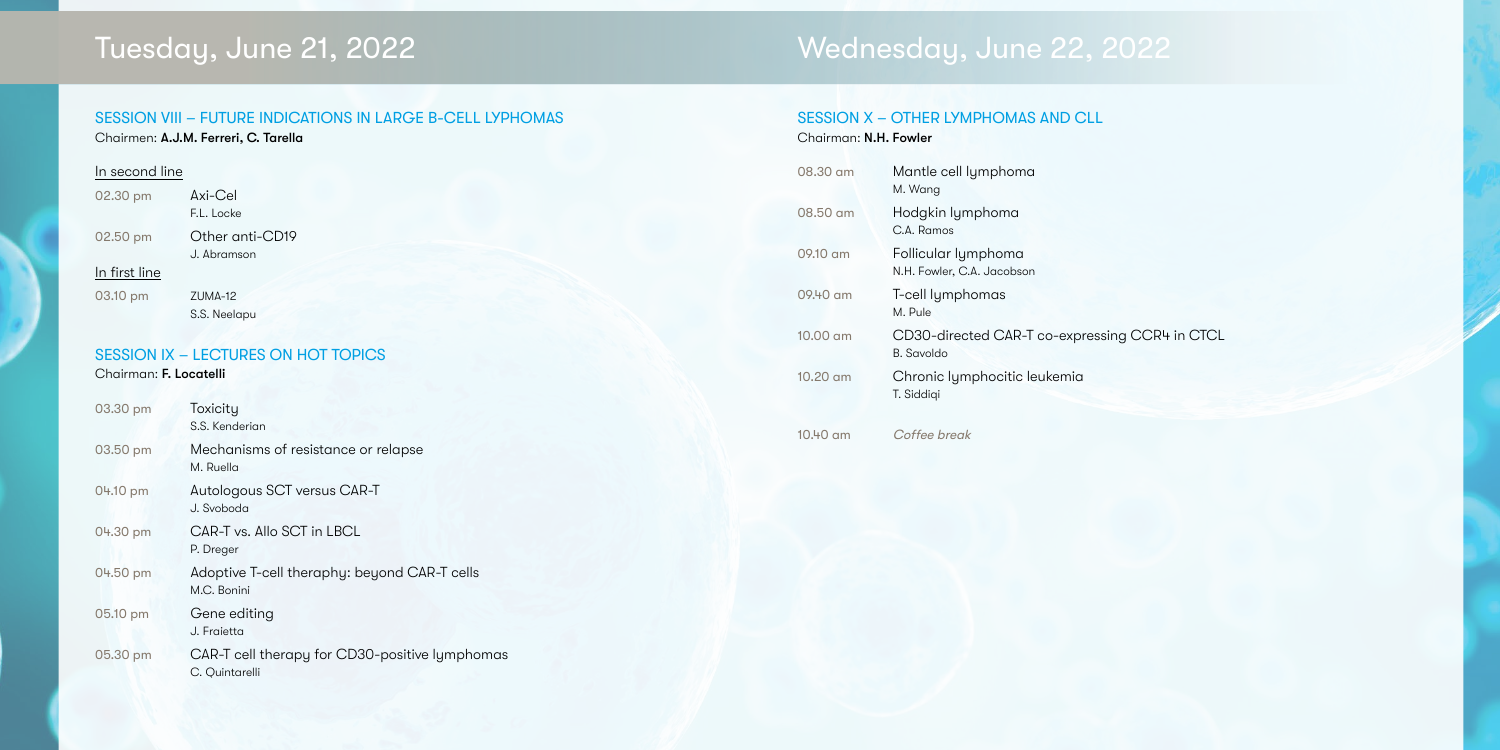### SESSION XI – THE NEXT STEPS… Chairmen: C.A. Jacobson, S.J. Schuster

| $11.00$ am | CAR-T cell in China<br>P. Lu                                           |
|------------|------------------------------------------------------------------------|
| $11.20$ am | Allogenic CAR-T-cell<br>F.L. Locke                                     |
| 11.40 am   | CAR expressing NK cells for cancer retargeting<br>R. Basar             |
| 12.00 pm   | Early CAR-T modulation with antibodies or small molecules<br>M. Ruella |

12.20 pm Conclusions and arrivederci

# Wednesday, June 22, 2022

### Meeting venue Royal Hotel Carlton Via Montebello, 8 - 40121 Bologna, Italy Phone: +39 051 249361 - www.royalhotelcarltonbologna.com

Official language English

### Registration fee € 180,00 (Italian VAT included) The registration fee includes: conference kit, participation in the scientific sessions, certificate of attendance, coffee breaks, lunches.

### Badge

All registered participants, speakers and sponsors will be given a badge which must be worn in order to be admitted to the scientific sessions.

### European CME credits

The program of the meeting has been reviewed and approved for CME accreditation by the European Board for Accreditation in Hematology (EBAH), an independent accreditation body endorsed by EHA. The EBAH Unit has approved this educational activity for no. 16 CME credits for Physicians, Biologists and Chemists. To request credits, please fill out the form and return it to the registration desk at the end of the meeting. We remind you that it is necessary to have an EBAH-CME account in order to claim for credits. Attendees can create an EBAH-CME account registering on the website: http://ebah.org.

### Certificate of attendance

A certificate will be given to all participants at the end of the meeting.

### Slides

Slides must be in English. Slides should be handed to the slide center two hours before the beginning of the session.

### CME credits

An Italian CME application has been submitted as follows:

- Provider Studio ER Congressi SRL: ID 828-332656
- No. 11,2 CME credits for Physicians (disciplines: hematology, oncology, internal medicine), Biologists and Chemists.
- Educational objective: "linee guida protocolli procedure".

### General information